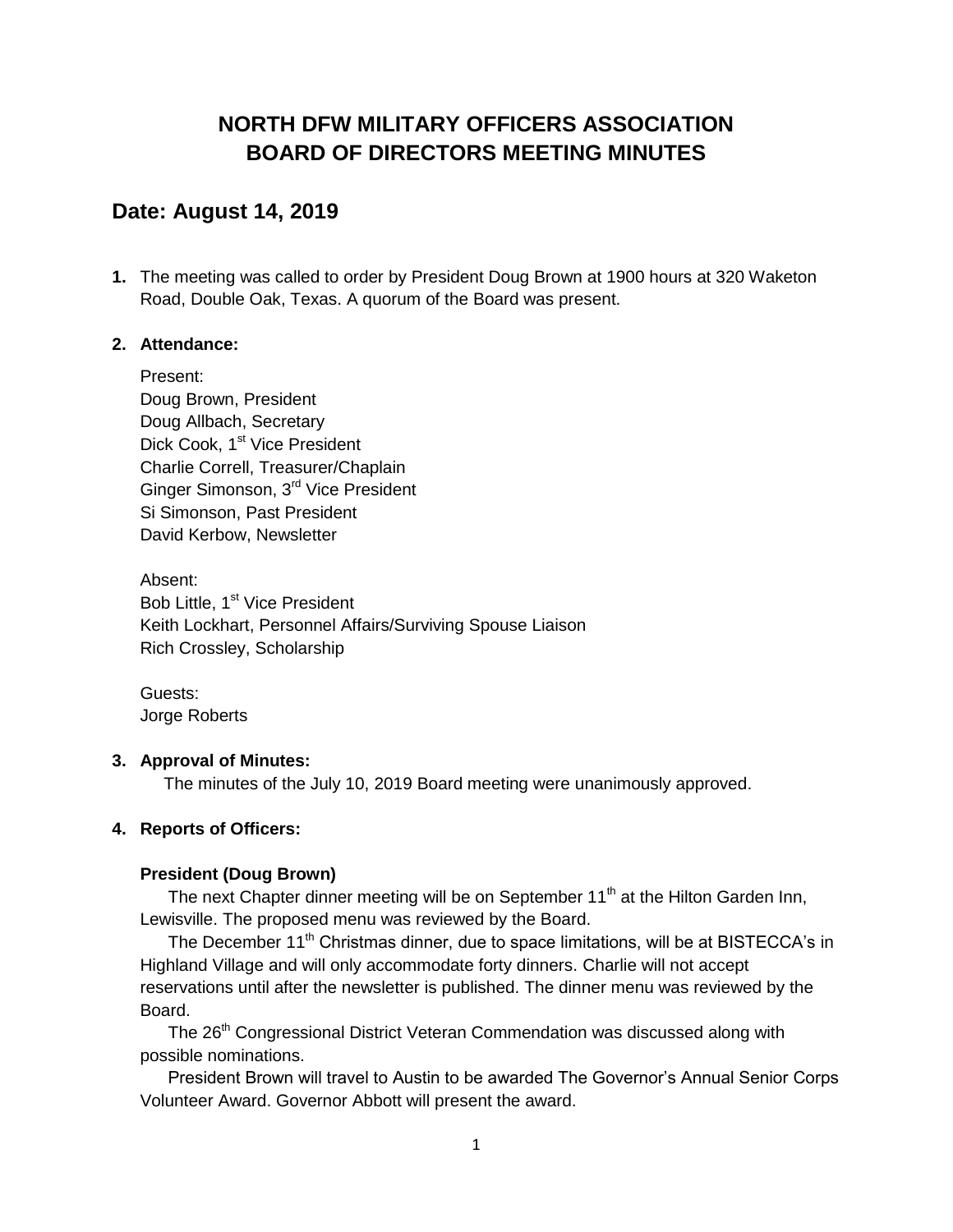#### **1 st Vice President (Bob Little)**

Presented by President Brown.

## **2 nd Vice President (Dick Cook)**

Six new members are in the process of joining the Chapter.

MOAA National Headquarters has announced a new recruiting manual. The Chapter will now receive a monthly list of potential members who have indicated that they would be receptive to receiving Chapter emails and thus likely to join.

## **3 rd Vice President Legislative and Community Activities (Ginger Simonson)**

There will be an article in the Chapter newsletter reviewing the "widow's tax". The MOAA has lobbied strongly for its repeal and action by Congress is expected this fall.

An insurance policy to support the planned veterans grant has been issued by Mercer Health & Benefits Administration LLC.

Ginger stressed the value of the Veteran's Administration enrollment and benefits program for the membership.

#### **Treasurer's Report (Charlie Correll)**

The Chapter checking account has \$12,489.00. The scholarship account has \$5,398.00. Total Chapter funds are \$17,887.00.

Confirmation has been received from Tarleton State University of the scholarship money transfer.

#### **Secretary's Report (Doug Allbach)**

Effective August 2019 Texas driver's licenses must have a gold star in the upper right hand corner to be valid identification for air travel. It was requested that a note to this effect be included in the upcoming Chapter newsletter.

#### **Reports of Committees:**

**Scholarship/ROTC/JROTC (Rich Crossley)** No report.

**Newsletter Editor (David Kerbow)** The newsletter deadline is Sunday August 18<sup>th</sup>.

#### **Public Relations (Vacant)**

No report.

#### **Personal Affairs/Surviving Spouse Liaison (Keith Lockhart)** No report.

**Historian (Vacant)** No report.